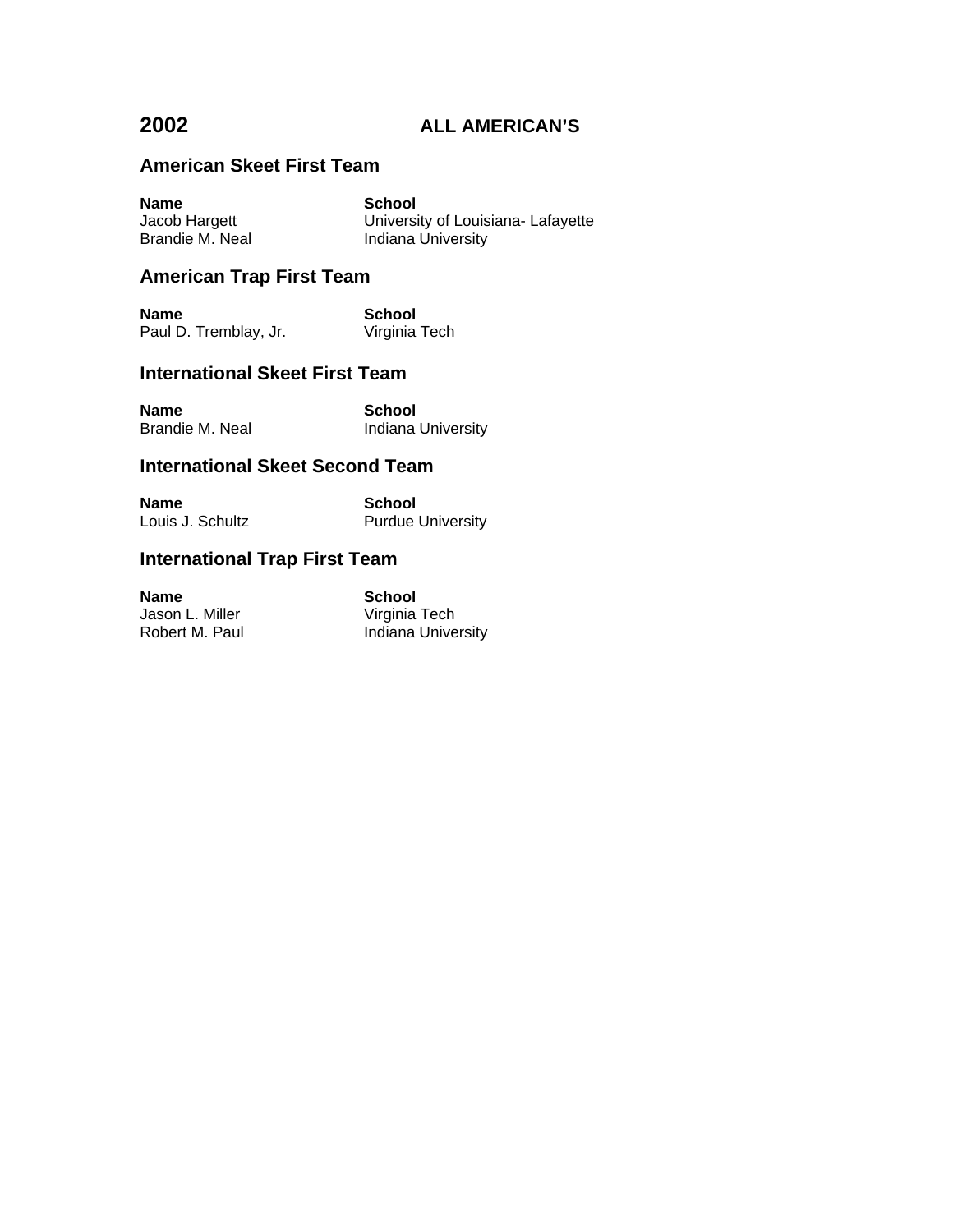# **Air Pistol First Team**

Jason E. Mayne

## **Name** School

Jodie C. Briggs Truett-McConnell College Yin M. Chen Massachusetts Institute of Technology Michael J. Cregge United States Naval Academy<br>James R. Diefenderfer United States Naval Academy United States Naval Academy Peter Foradori **Naval Academy**<br>
Daniel J. Krumbein **Naval Academy**<br>
United States Naval Academy United States Naval Academy<br>The Citadel Jennifer L. Trickett The Ohio State University<br>Audrey S. Wang Nassachusetts Institute of Massachusetts Institute of Technology

## **Air Pistol Second Team**

## **Name** School

Jessica E. Marshall The Ohio State University<br>
Scott J. McCann<br>
United States Coast Guard Scott J. McCann **States Coast Guard Academy**<br>Janine M. Mills Janited States Naval Academy United States Naval Academy Melissa H. Miao Massachusetts Institute of Technology Matthew M. Pianetta **United States Naval Academy** Chad R. Thompson United States Coast Guard Academy Errol A. Watson **Errol A. Watson** United States Naval Academy<br>Jason T. Woodward **United States Military Academ** United States Military Academy

## **Air Pistol Honorable Mention**

## **Name** School

Christian P. DiFrancesco University Of Utah<br>Ian J. Kirschke Van United States Nava Geoffrey T. Newton The Citadel

Diana H. Beauford **United States Naval Academy**<br>
Ryan M. Blacklock **National United States Naval Academy** United States Naval Academy Gail A. Kollhoff United States Naval Academy United States Naval Academy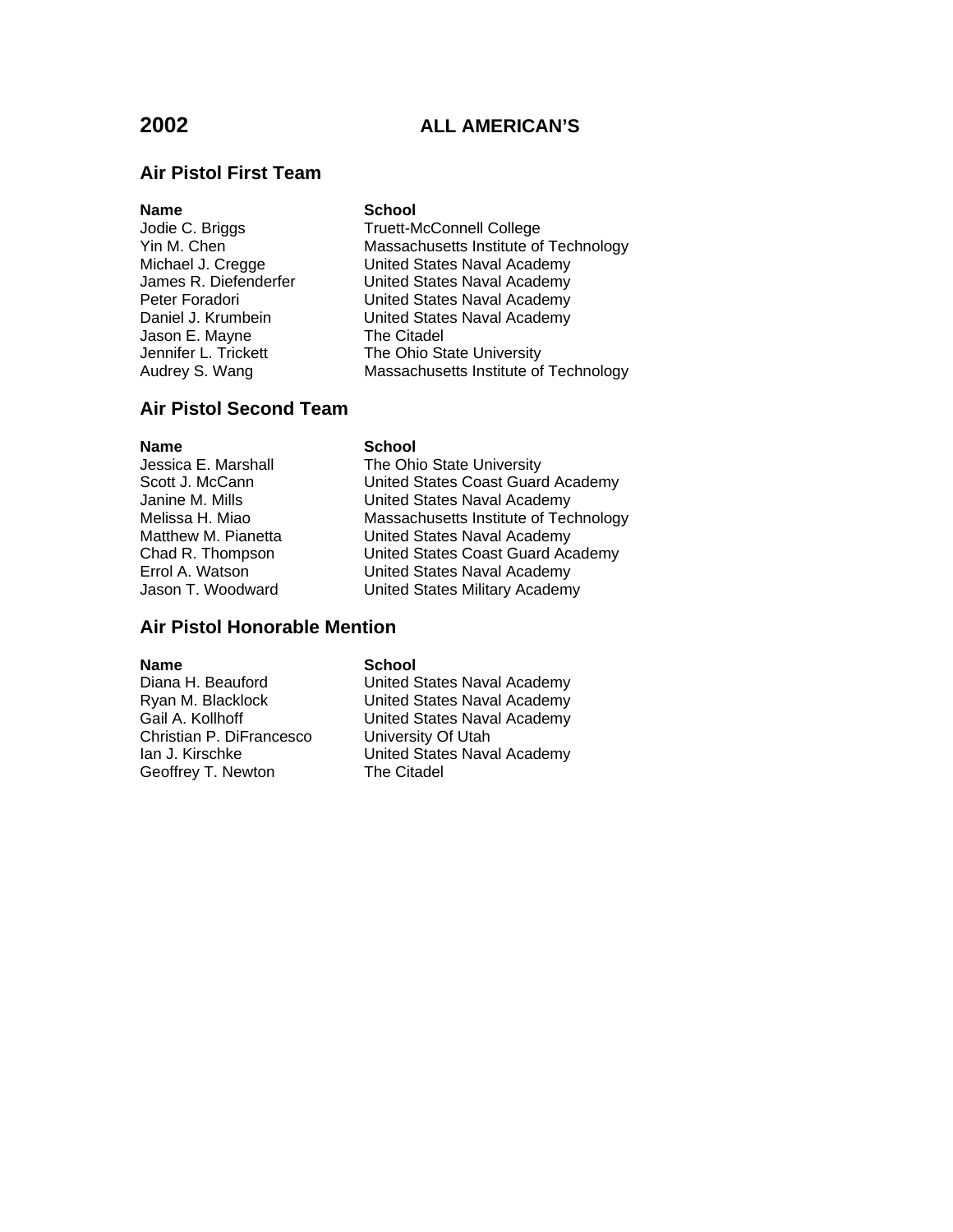# **Women's Sport Pistol First Team**

**Name School**<br> **Jessica E. Marshall The Ohi** The Ohio State University Jennifer L. Trickett The Ohio State University

## **Women's Sport Pistol Second Team**

**Name** School

Diana H. Beauford United States Naval Academy Yin M. Chen Massachusetts Institute of Technology Tiffany L. Thompson United States Coast Guard Academy

## **Women's Sport Pistol Honorable Mention**

| <b>Name</b>     | School                      |
|-----------------|-----------------------------|
| Janine M. Mills | United States Naval Academy |

## **Free Pistol First Team**

## **Name** School

James R. Diefenderfer **United States Naval Academy** Peter Foradori **Verter States Naval Academy** Daniel J. Krumbein **United States Naval Academy** Chad R. Thompson United States Coast Guard Academy Errol A. Watson United States Naval Academy

## **Free Pistol Second Team**

**Name** School Christian P. DiFrancesco University of Utah Kris A. Kaspar Texas A&M University Jason E. Mayne

Michael J. Cregge United States Naval Academy Jeffrey P. Owens United States Coast Guard Academy

## **Free Pistol Honorable Mention**

**Name**<br>Scott J. McCann **School**<br>United S

United States Coast Guard Academy Matthew M. Pianetta **United States Naval Academy** Jason T. Woodward United States Military Academy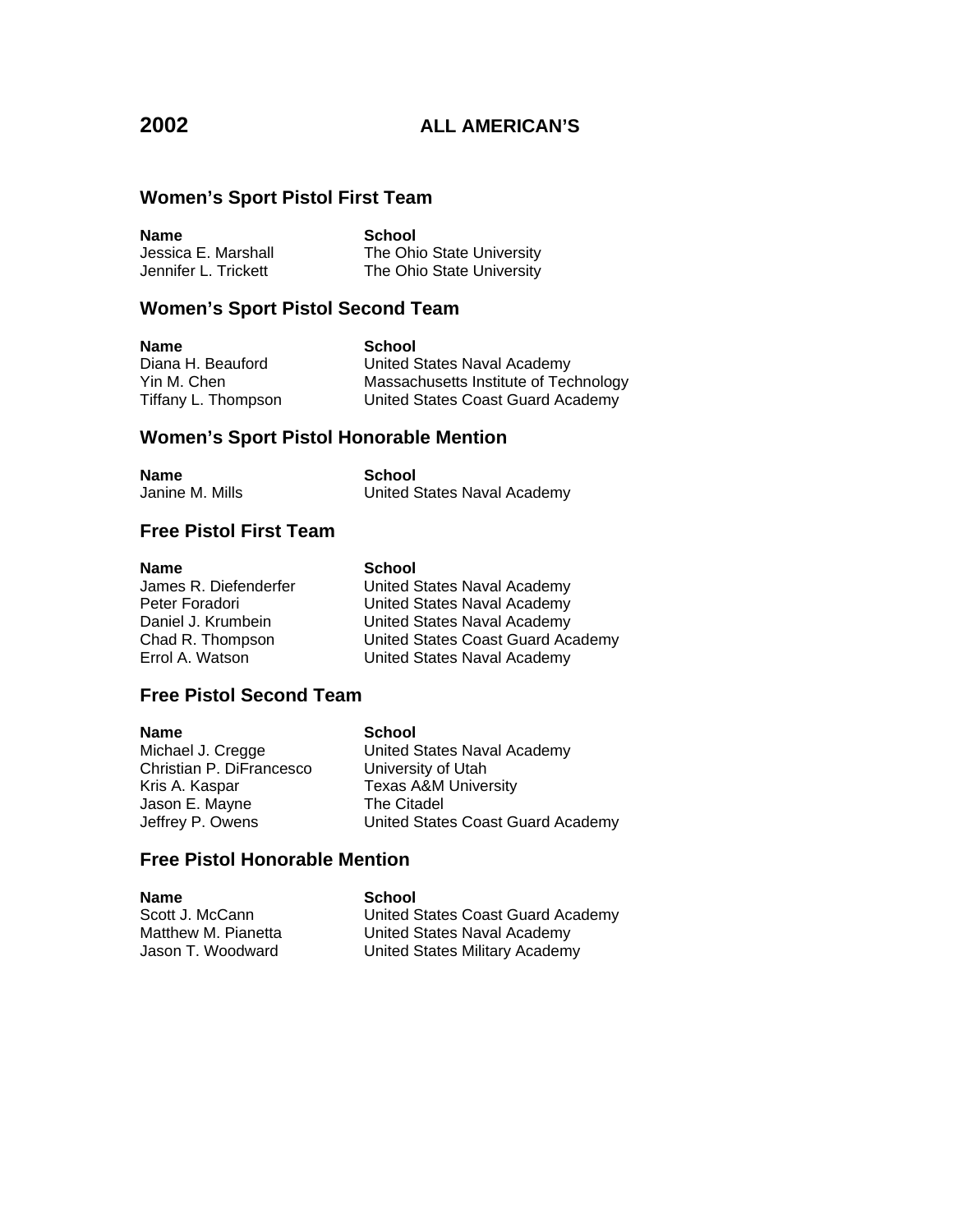# **Standard Pistol First Team**

| <b>Name</b>           | <b>School</b>                     |
|-----------------------|-----------------------------------|
| Ryan M. Blacklock     | United States Naval Academy       |
| Christopher M. Corrow | The Ohio State University         |
| John C. Cox           | <b>Texas A&amp;M University</b>   |
| Jeffrey P. Owens      | United States Cost Guard Academy  |
| Chad R. Thompson      | United States Coast Guard Academy |

# **Standard Pistol Second Team**

| <b>Name</b>          | <b>School</b>                     |
|----------------------|-----------------------------------|
| Kris A. Kaspar       | <b>Texas A&amp;M University</b>   |
| lan J. Kirschke      | United States Naval Academy       |
| Scott J. McCann      | United States Coast Guard Academy |
| Nicholas A. Rotunda  | United States Naval Academy       |
| Jennifer L. Trickett | The Ohio State University         |
|                      |                                   |

# **Standard Pistol Honorable Mention**

| <b>Name</b>         | <b>School</b>               |
|---------------------|-----------------------------|
| Geoffrey T. Newton  | The Citadel                 |
| Matthew M. Pianetta | United States Naval Academy |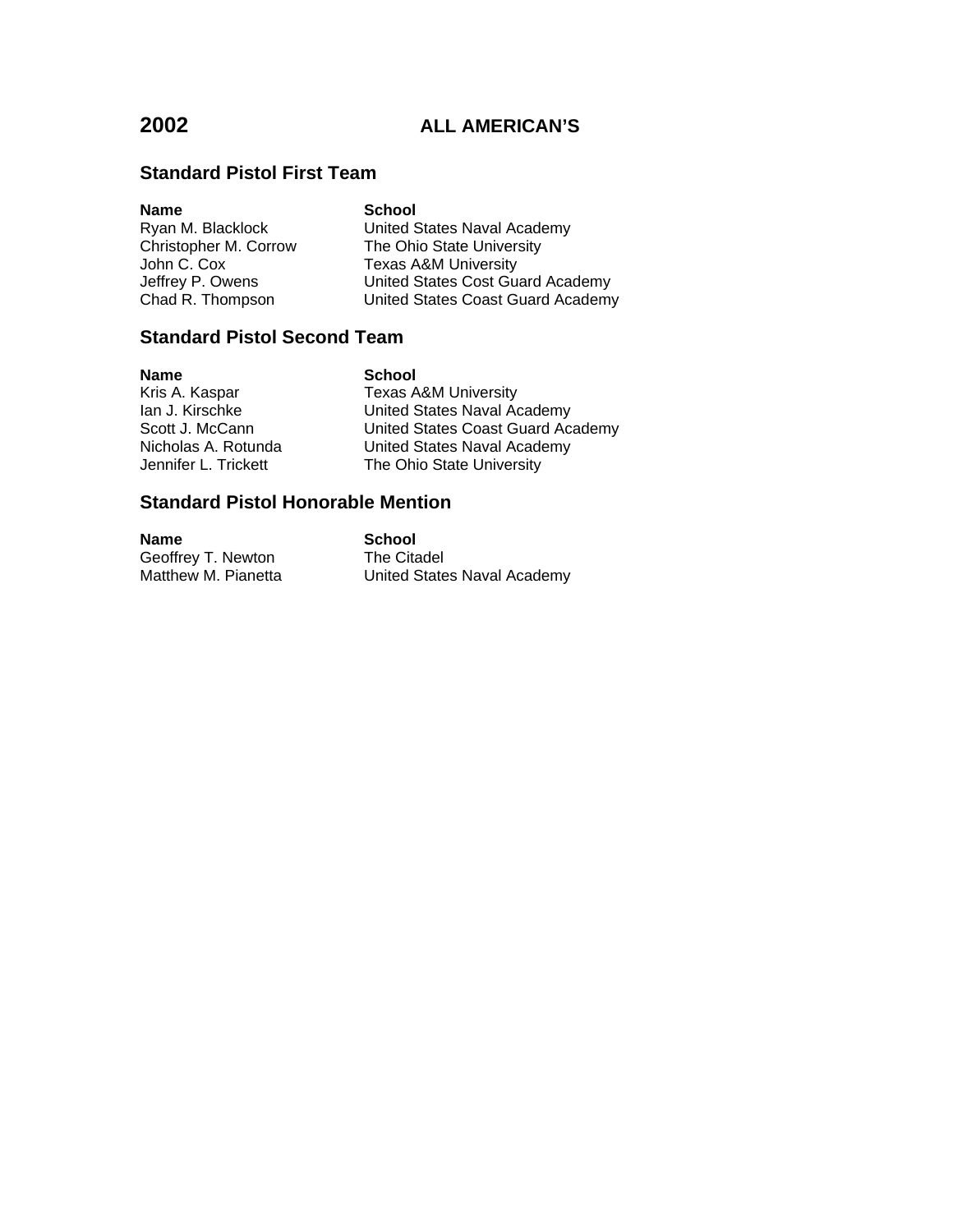## **Smallbore Rifle First Team**

**Name School**<br>
Matthew D. Emmons **Charles** Hannah L. Kerr **Xavier University**<br>Morgan C. Hicks **Murray State University** 

University of Alaska- Fairbanks Amber E. Darland University of Alaska- Fairbanks Murray State University James M. Nash University of Kentucky Steven C. Powell West Virginia University Per Sandberg University of Alaska- Fairbanks Maxim Shub Tennessee Tech University<br>David W. Tyner West Virginia University David W. Tyner West Virginia University<br>
Bradley S. Wheeldon University of Kentucky University of Kentucky

## **Smallbore Rifle Second Team**

**Name School**<br> **F.** Daniel Crews **School**<br> **School** Thrine M. Kane Xavier University Danielle J. Langfield Xavier University<br>Richard D. Sawyer Xest Virginia Uni

Tennessee Technological University Kelly A. Dove **Jacksonville State University** Joseph A. Hein University of Alaska- Fairbanks Abhijeet P. Konduskar The Ohio State University Richard D. Sawyer West Virginia University<br>
Aaron G. Shader **M. W. University of Kentucky** University of Kentucky Amanda M. Trujillo<br>Matthew J. Wallace **Matthew J. Wallace** University of Alaska-Fa University of Alaska- Fairbanks

## **Smallbore Rifle Honorable Mention**

**Name School**<br>Crystal L. Dove **Murray** 8 Crystal L. Dove **Murray State University**<br>
William C. Grant Muscle Technologic Tennessee Technological University